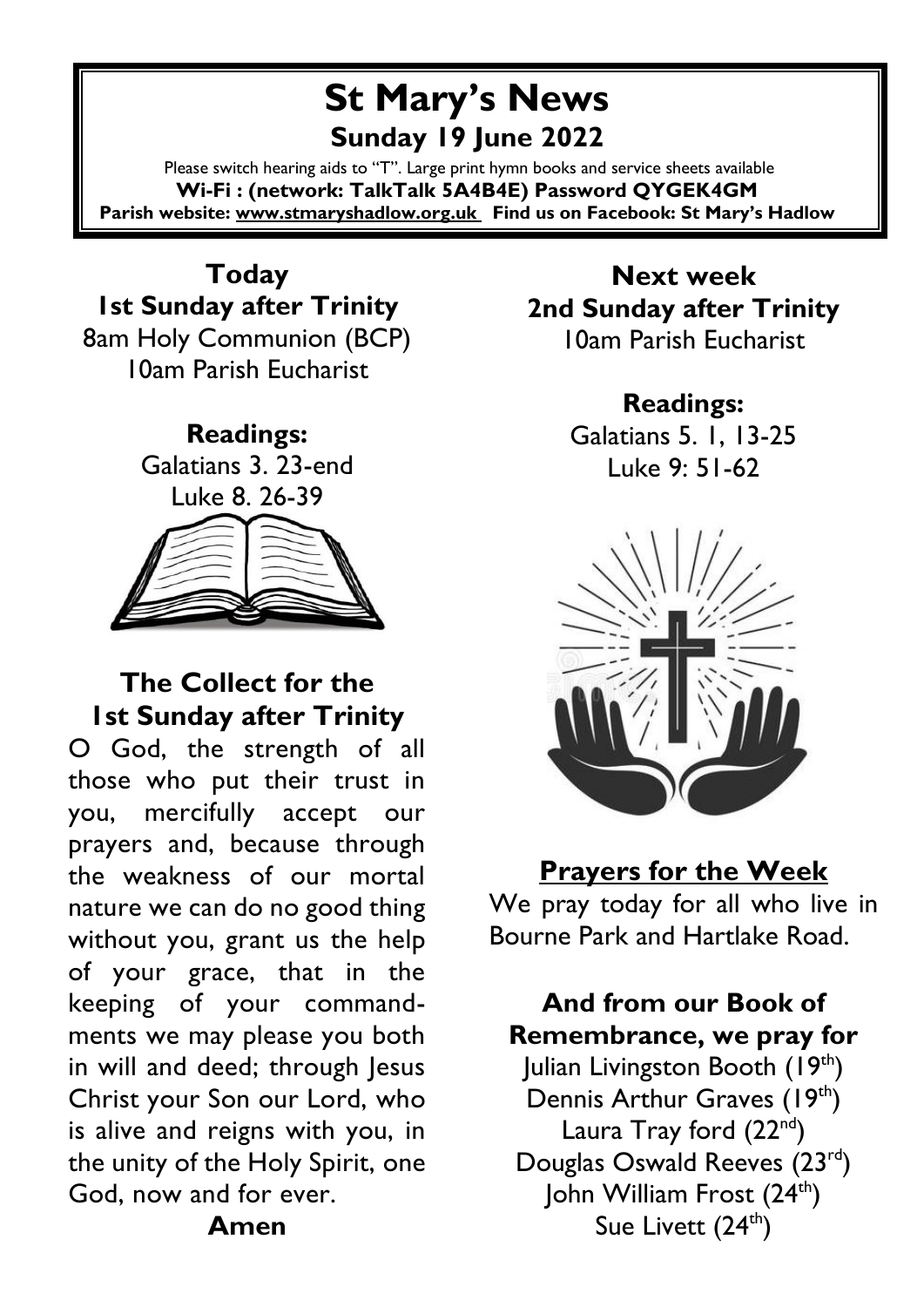# **Coffee After Church**

**Visitors are warmly welcomed; please join us for refreshments after today's 10am service.**



## **This Week at a glance**

## **Monday**

#### **Tuesday**

5.30pm Yoga

## **Wednesday**

9.30am Holy Communion 10.30am Coffee Pots & Tiny Tots 1pm Café Plus 7.30pm Bell ringing practice

#### **Thursday**

10am Newsletter folding 7.30pm Co mpline

# **Friday**

7.15pm Choir Practice

#### **Saturday**

3pm Cream Tea at the Vicarage

**We thank Rev. Christopher Miles for leading our 8am and 10am services today.** 

# **For Children and Young People**

Activity Bags for younger children are in baskets in the children's corner near the side entrance to church. There are also books, crayons etc.



# **Sunday Club: JAM (Jesus and Me)**

Every week in term-time during the 10am service. Suitable for ages up to 11 years.

*All visitors' children are very welcome*



**Sunday 26 June 3 – 4.30pm**

## **Exploring The Lord's Prayer**

Craft activities and games for all the family. Followed by sharing food. Come and join the fun.

FREE. No need to book.

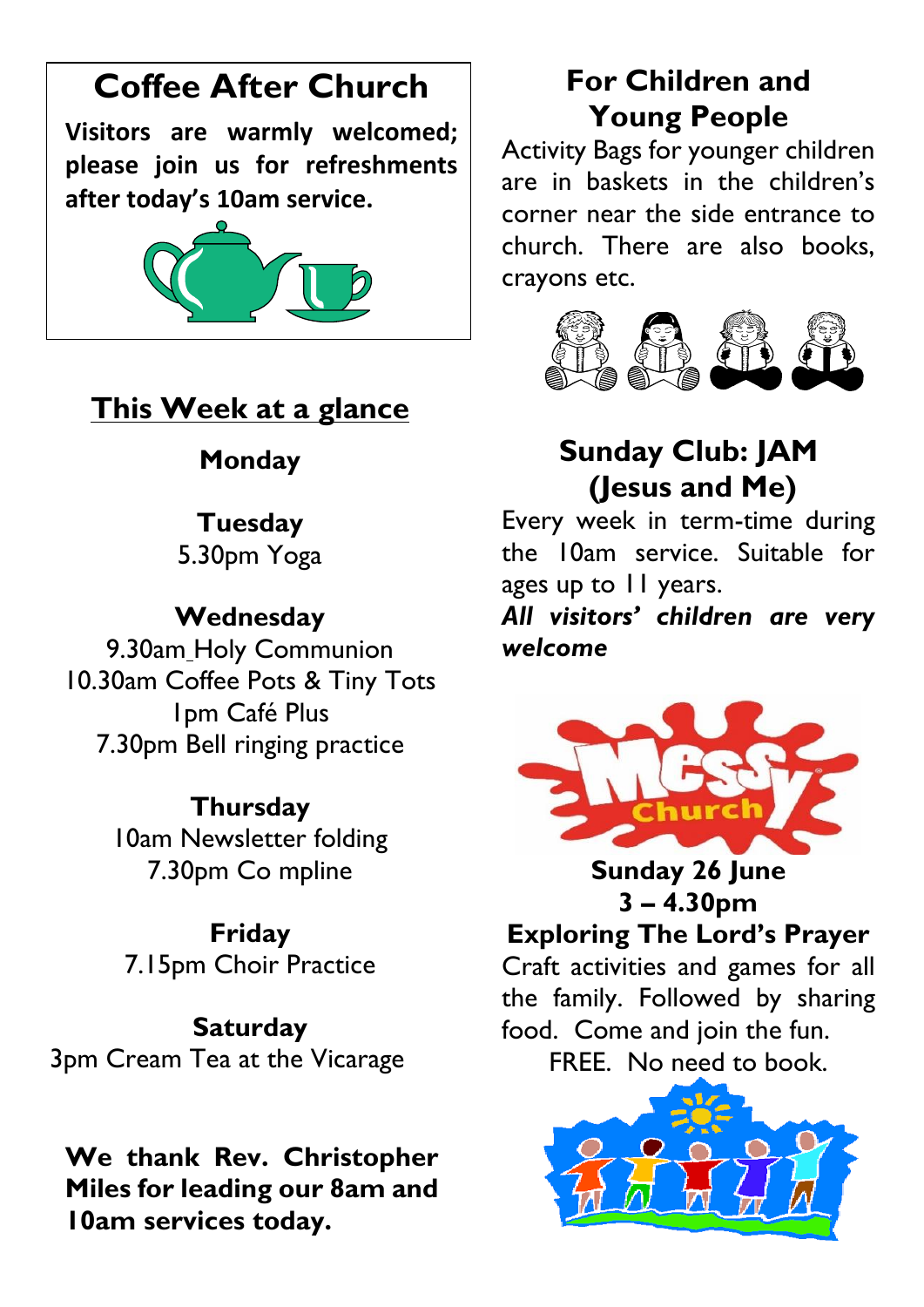**Cream Tea at the Vicarage** NEXT SATURDAY 25 June at 3pm. Come and enjoy a cream tea with strawberries in the vicarage garden. Donations welcome.



## **Church Open**

The church is a focal point of any village for visitors or for those who just want a quiet space for contemplation and prayer. But to keep our church open during the daytime, we still need more volunteers to open it in the morning and close it in the afternoon. If you would be willing to help, please contact Janice.

## **Café Plus**

Every 2nd and 4th Wednesday at 1pm in church. Members are now embarking on new projects. The last session saw a surprise sewing session with a row of sewing machines and lots of fun. A new sewing challenge is in store for this coming week. Or you can bring your knitting along if you prefer. Come along, have a cuppa and a chat while being creative.

# **Intercessors Needed**

With the departure of Kelly and other members of the prayer rota, we need new people to join to take part in the intercessions at the 10am service. If you think you might be able to have a go, even occasionally, please let Janice know. Guidance and help will be given.

## **Rochester Diocese Annual Report**

2021 was another tough and challenging year for the Diocese. Yet despite the continued worry and uncertainty last year, local churches and others on the front line of ministry, supported by the Diocesan staff team, continued to step up to their respective callings without flinching. It was a year of change, of learning, and adapting. *Some key numbers for the year:*

- 11 new licenced lay ministers
- 20 projects funded by the children's & young people's fund
- 32 training for ordination (16 men, 16 women)
- £20,410 raised in the Poverty & Hope appeal
- 2471 received basic/foundation/ leadership safeguarding training

Report and accounts available on Rochester Diocese website.